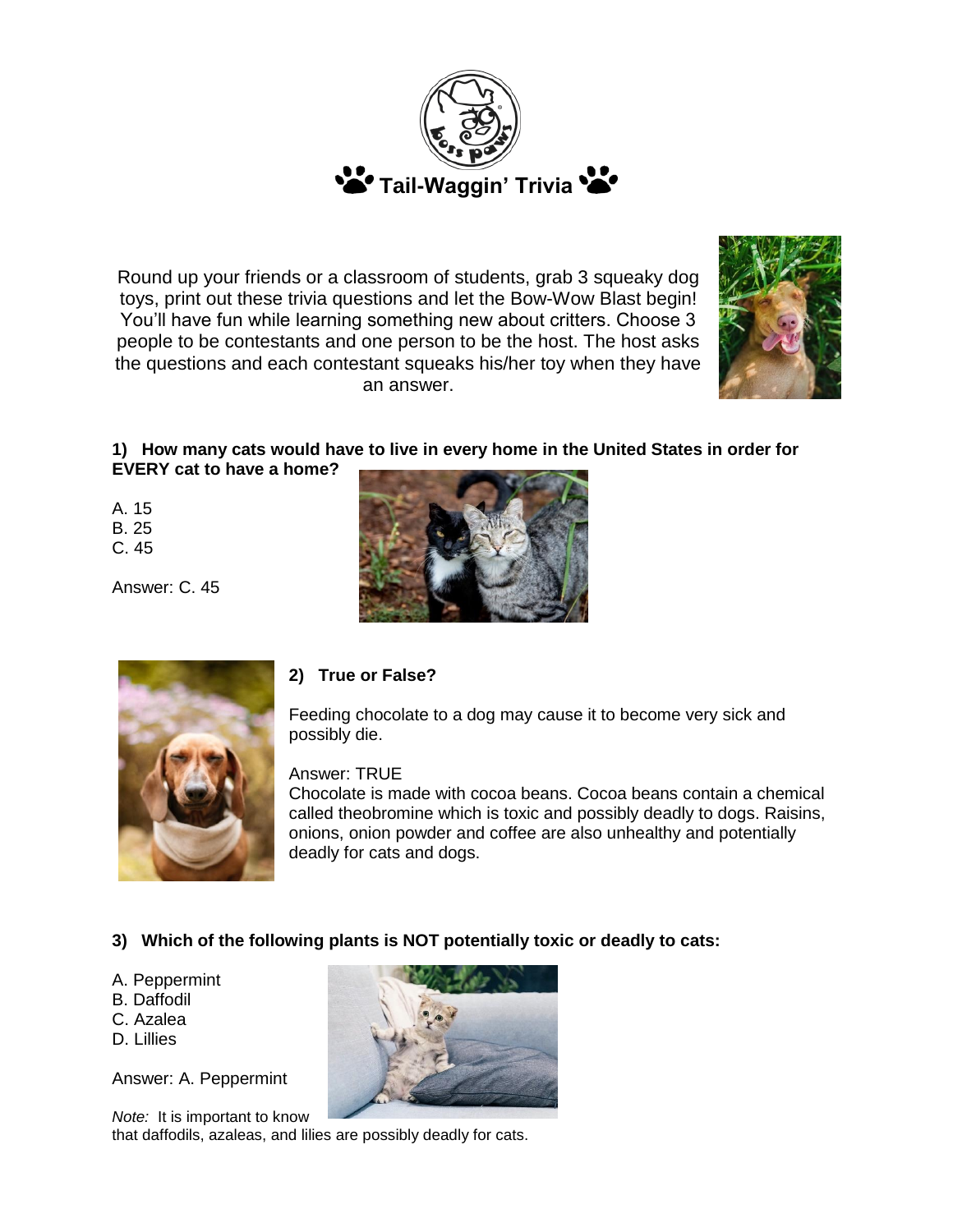

## **4) Cats like to scratch furniture because:**

- A. It feels good
- B. It marks their territory
- C. It removes the worn out covers of their nails
- D. All of the above

# Answer: D. All of the above

Cats scratch on large, typically upright objects like couch ends to mark their territory as they would do outside. Outdoors, cats would normally scratch on nice, rough and upright tree trunks. Cats have scent glands in their paws, so by rubbing their paws on the largest object in a room, they are really leaving their scent on the object to discourage any "intruding" cats. This is why even declawed cats will look like they are trying to scratch. What they are really saying is "this is mine." The upright part leaves their mark at nose level of other cats, while the roughness keeps their nails in shape.

## **5) When a cat is not using his litterbox, he is doing this because:**

A. He may have a health problem or he may be upset about something

B. He wants a different color litterbox

C. He thinks his poop is pretty and wants everyone to see it

Answer: A. He may have a health problem or he may be upset about something. A veterinarian can help you figure this out. Let



the vet know if you moved to a new home or there are any new changes in your household. For example, did you get a new pet, a new baby, or maybe you aren't spending as much time with your pet?



# **6) True or False?**

It is safe to run as far and as fast as your dog wants to run when taking your pet jogging with you.

## Answer: FALSE

Take your pet to the vet for a check-up to be sure he's healthy enough to jog. Start slowly and build up your dog's

strength with regular walks. Some pets have particular issues and breed characteristics that prevent them from being good candidates for jogging. For example, a Boston Terrier has a short snout which makes breathing more difficult. This oftentimes leads to snoring and snorting, as well as some challenges with relation to certain forms of exercise. Short bursts of exercise can reduce the risk of collapsing when it comes to some dogs.